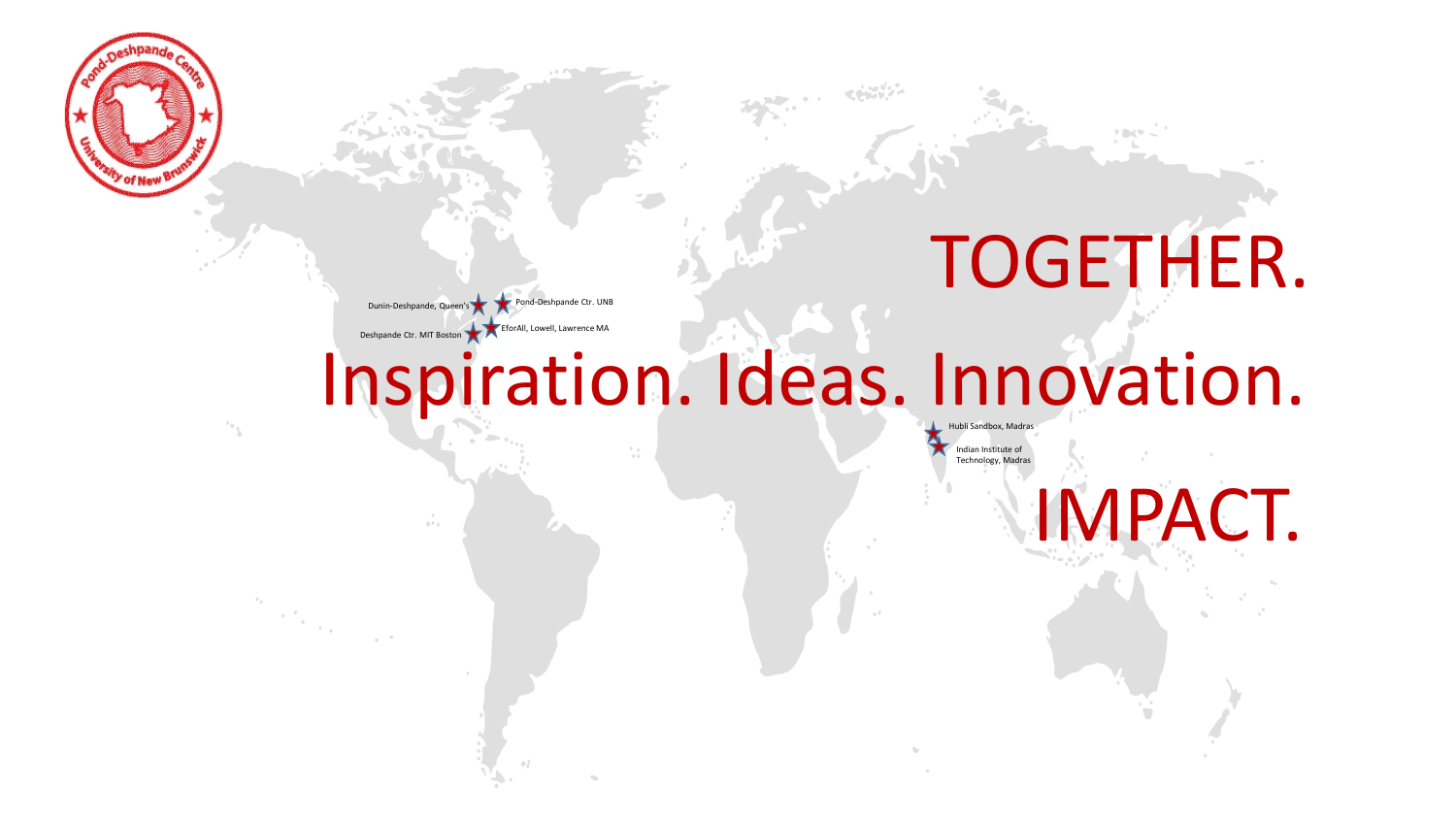

# TOGETHER. IMPACT.

We believe that by combining innovative ideas with deep, relevant, contextual knowledge, citizens will be able to develop sustainable solutions to complex social, environmental & economic challenges & to create high impact ventures that "do well & do good" in our region & in the world.

Programs, Connections, Networks, Collaborations Conversations, **Partnerships** 

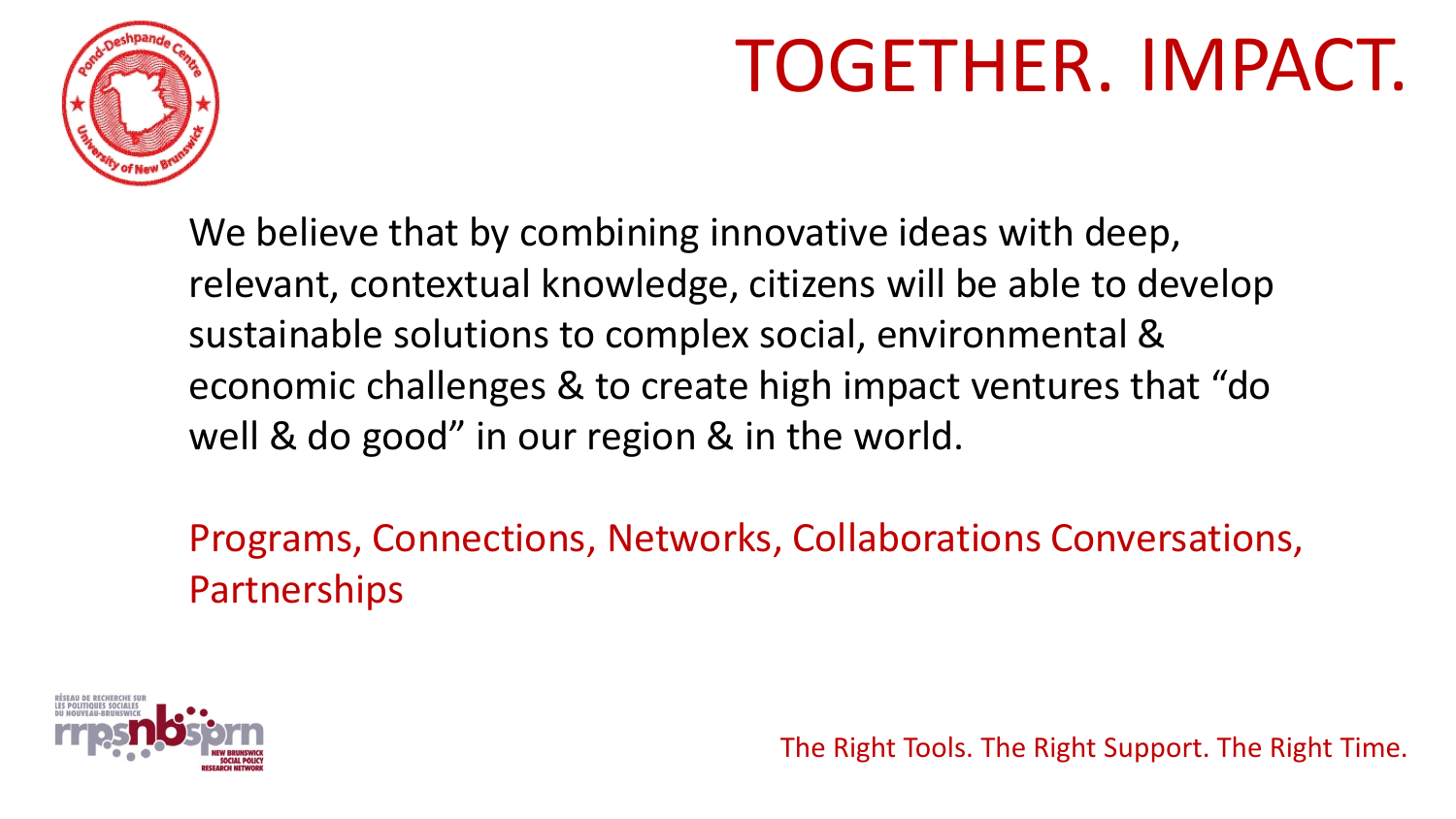

# TOGETHER. IMPACT.

- ChangeMaker Program. Early-stage. Support. Funding.
- B4C Social Venture Accelerator. Learning. Cohort. Super-mentoring.
- NouLAB Social Innovation Lab. Complex Social Challenges. Prototyping.
- Student Ambassador Program. Post-Secondary. Universities & Colleges.

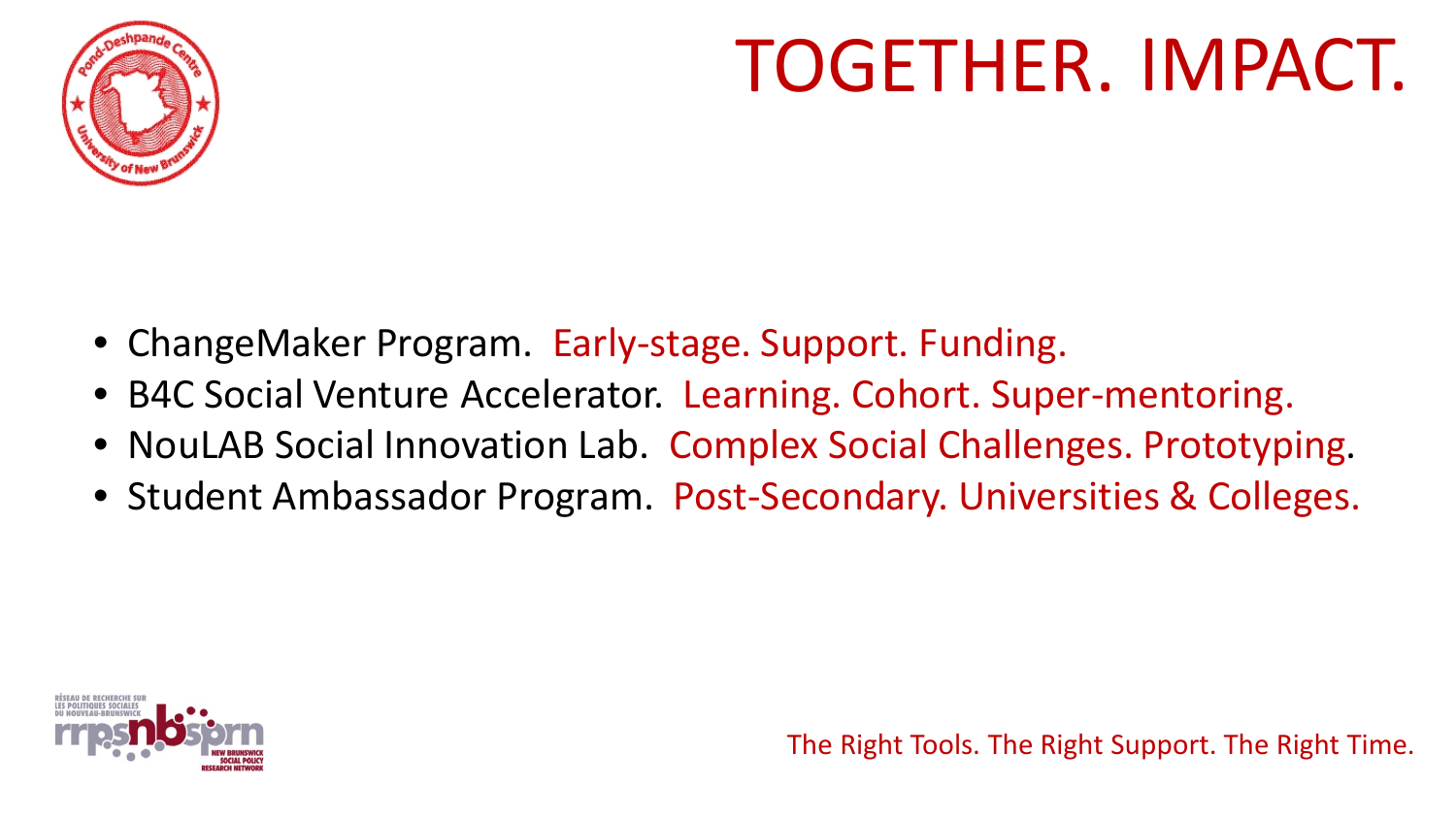

**Purpose:** to enable exploration of ideas and test solutions to complex challenges

### **Eligible expenses may include:**

- travel (gas, hotel, parking, meals) & meeting costs (venue/food) for
	- a) team engagement & strategic meetings
	- b) carrying out research for the purpose of developing the prototype
	- c) engaging with potential users/clients/community
- hiring of expertise (under contract only) to connect with potential users/clients for the purpose of marketing, storytelling, engagement
- accessing relevant surveys, studies, reports to inform prototyping
- development of program material(s) or product(s) required to engage with potential users/clients

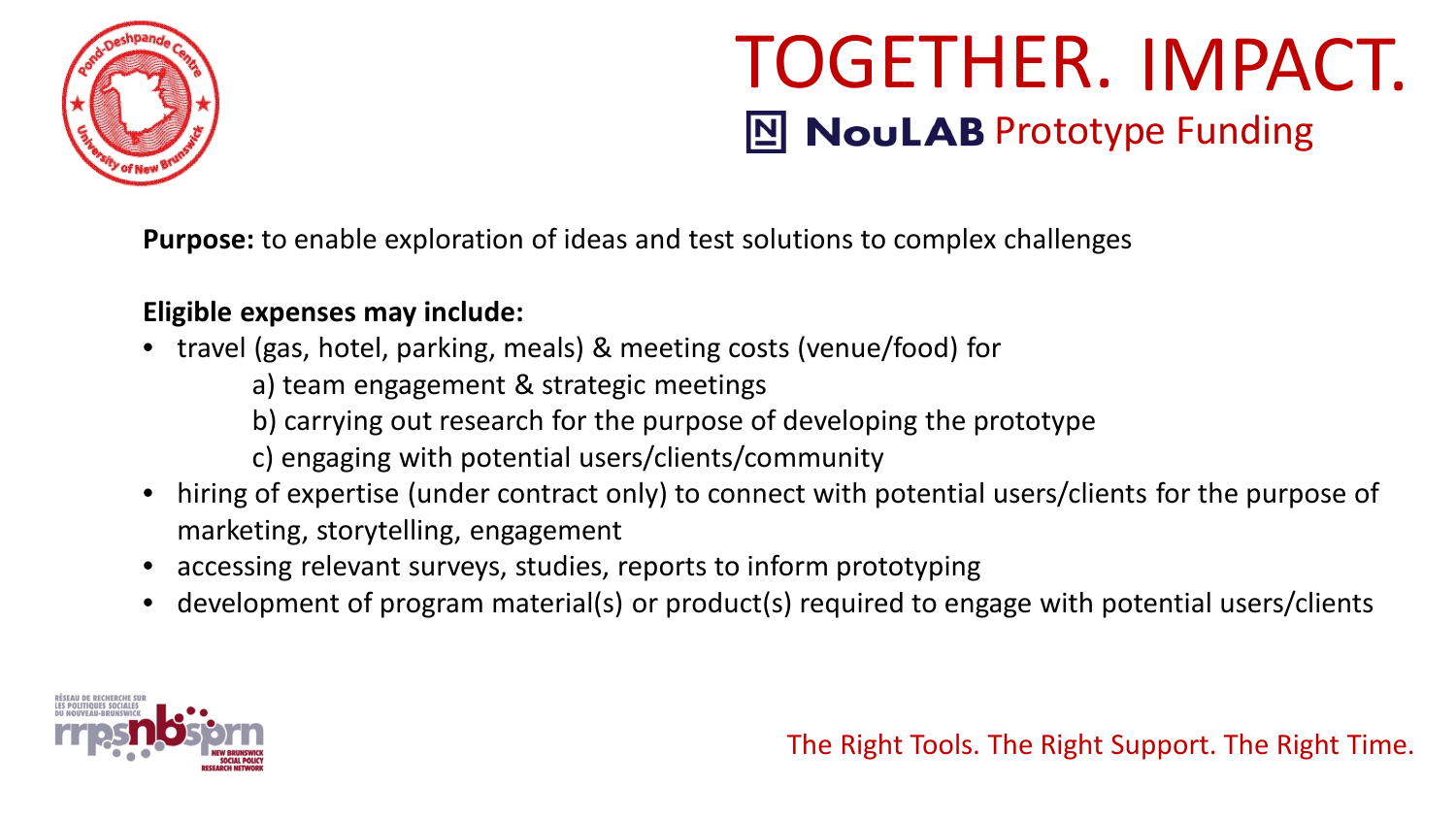



**Step 1**

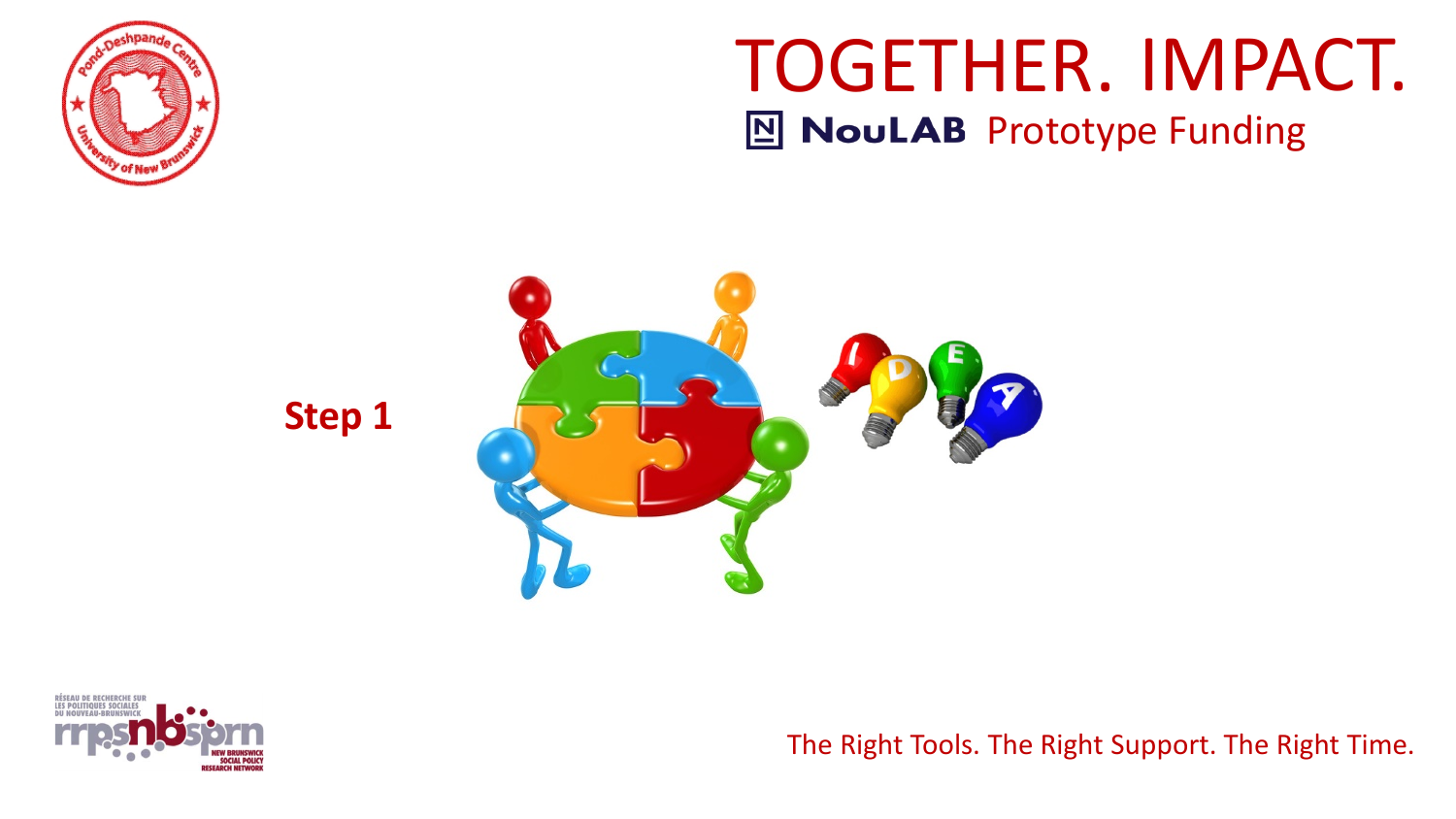



### The Right Tools. The Right Support. The Right Time.

### **Step 2**

- Communication -application -budget -sign docs -reports
- Management \$\$ -receive & allot funds -track spending

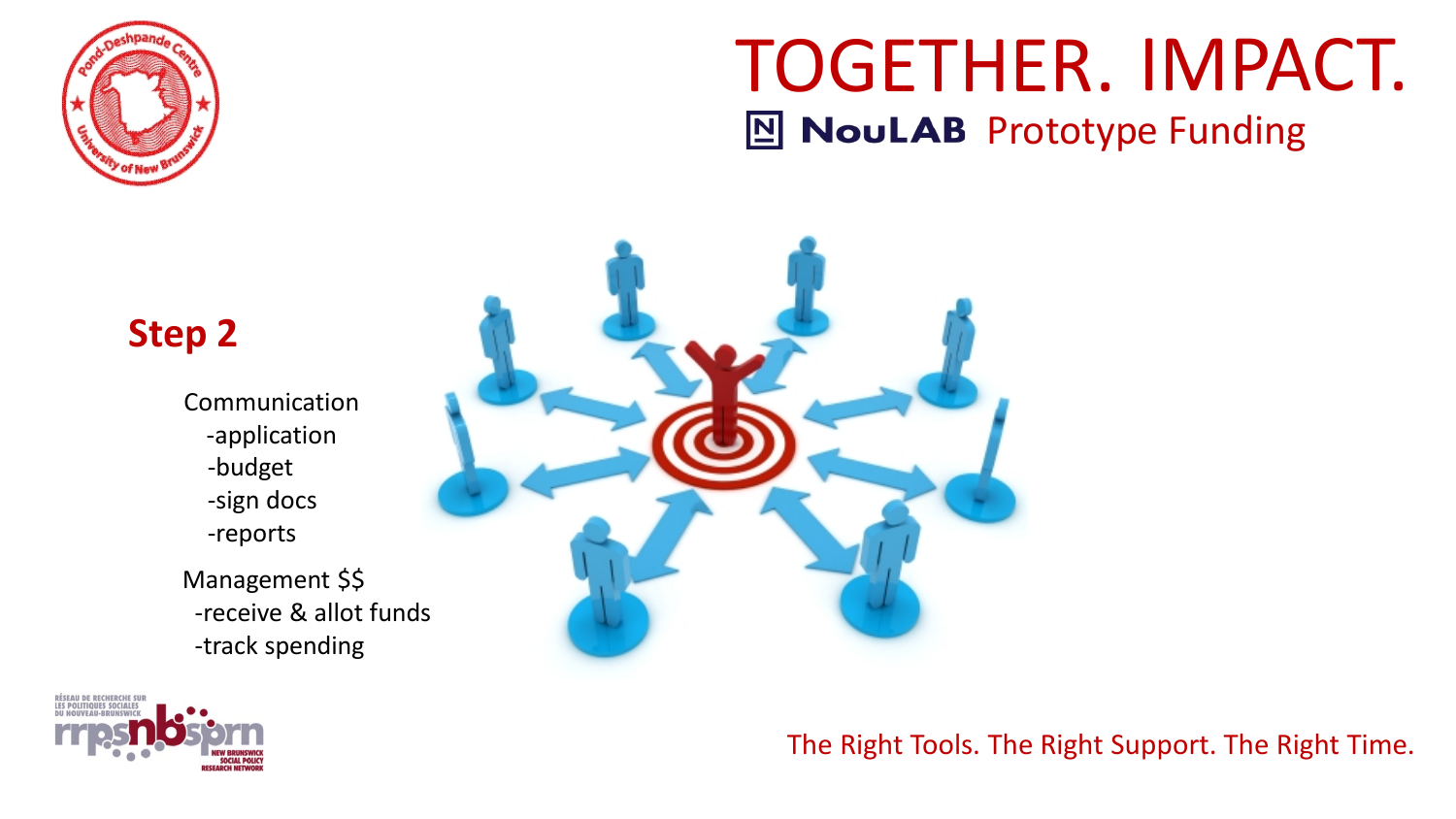

**Step 3** Review information from Changemaker website:

Go to [www.ponddeshpande.ca,](http://www.ponddeshpande.ca/) then go to Program dropdown menu & select ChangeMaker Funding Program

Select (bottom of page) | NouLAB [Prototype Fund](https://www.changemakerfundingprogram.com/noulabprototypefund)

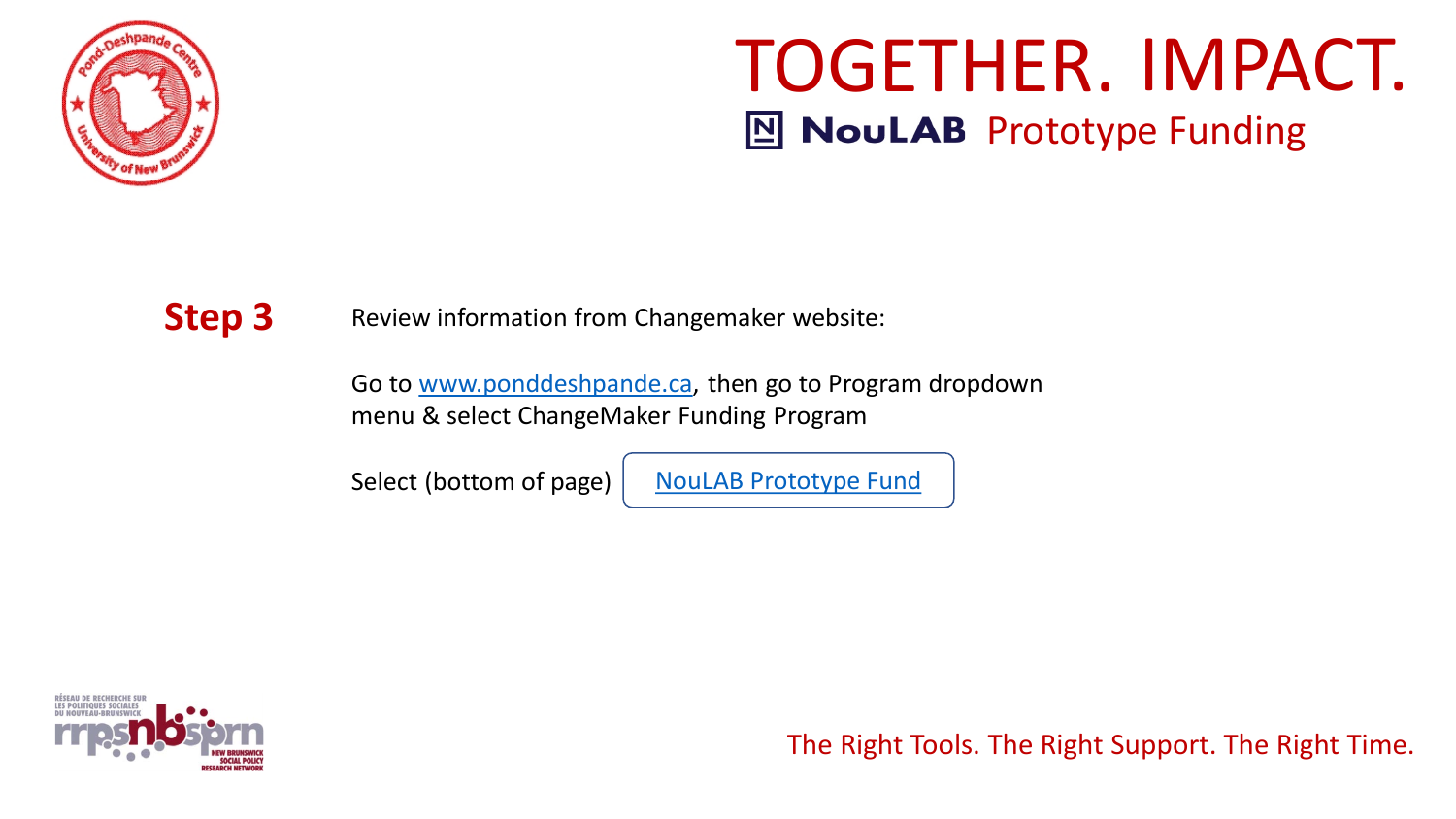

Step 4 Ready...set....

Prepare to Apply: Review the application form prior to applying to ensure you are prepared for the questions.

[Apply for NouLAB](https://ponddeshpande.wufoo.com/forms/s1n9sfv51mpq83i/) Prototype Fund

**Step 5**

Go……. Apply!

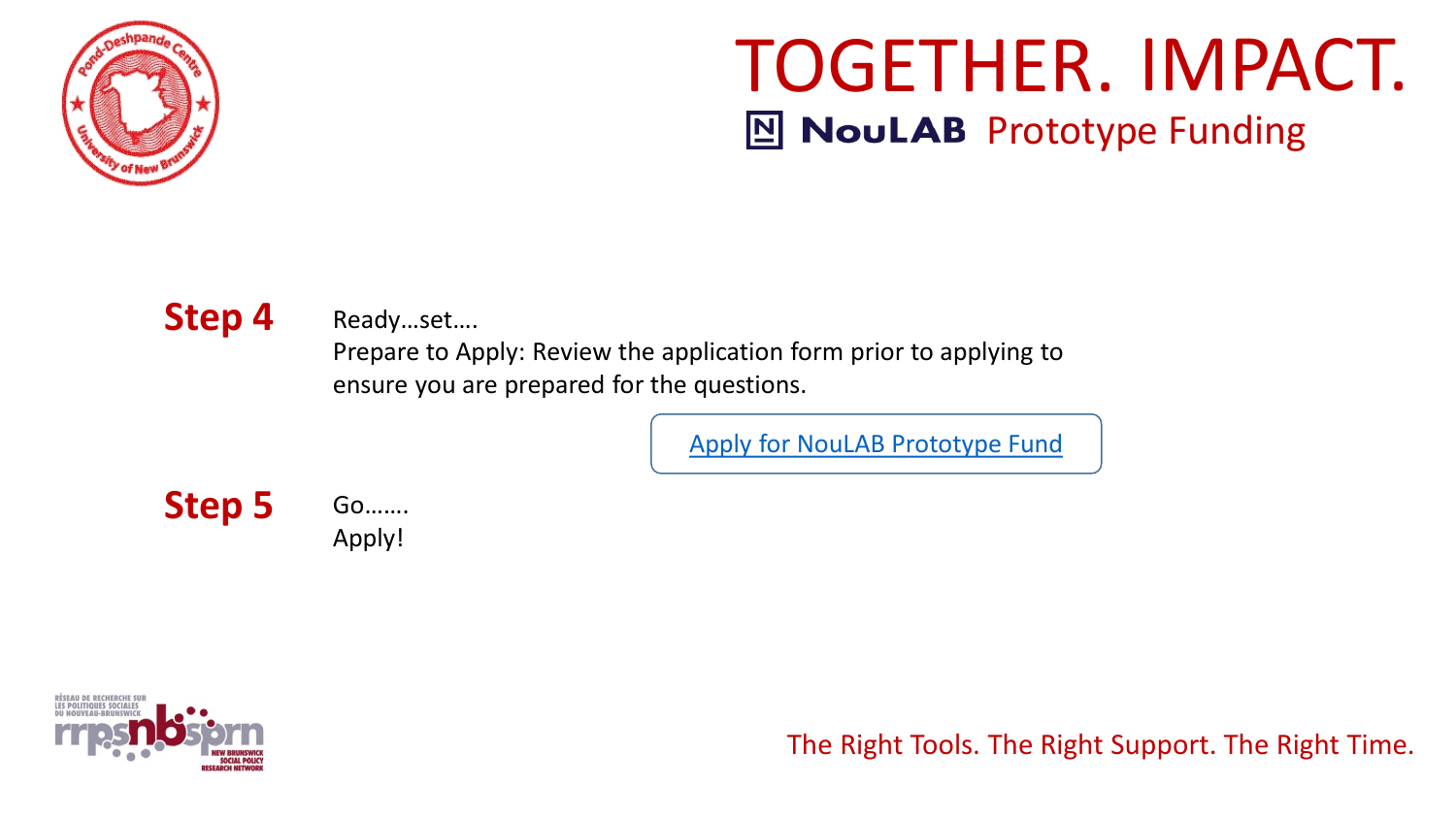

**Step 6** Upon review of application, the Team Lead will receive an email with:

-instructions

-a Letter of Award (outlining use of funds, installments, requirement for reports and receipts)

-Terms & Conditions contract (outlines detailed requirements for receipts, use of funds, IP etc).

-A direct deposit form (to where the \$\$ will be sent)

Note: To proceed with funding, we will need the contract signed & direct deposit form completed & stamped by your bank.

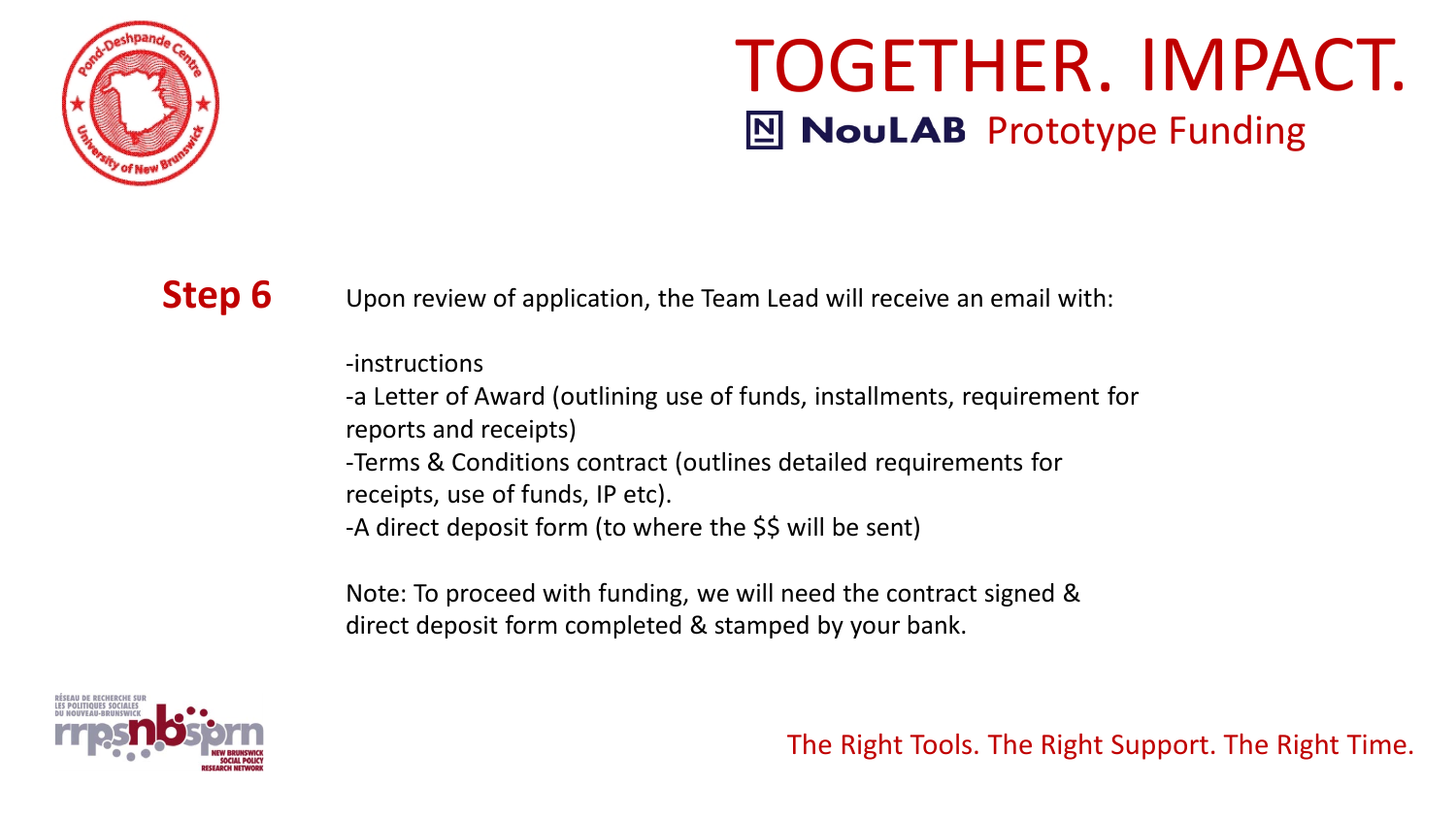

- **Step 7** 2-3 weeks to receive your first direct deposit
	- Track all your expenses and keep your receipts
	- You will receive a monthly email with a link to an on-line report where you will keep us up-to-date with the progress of the project for which you have received the funding, & requesting that receipts be sent to us in a dropbox link/google folder

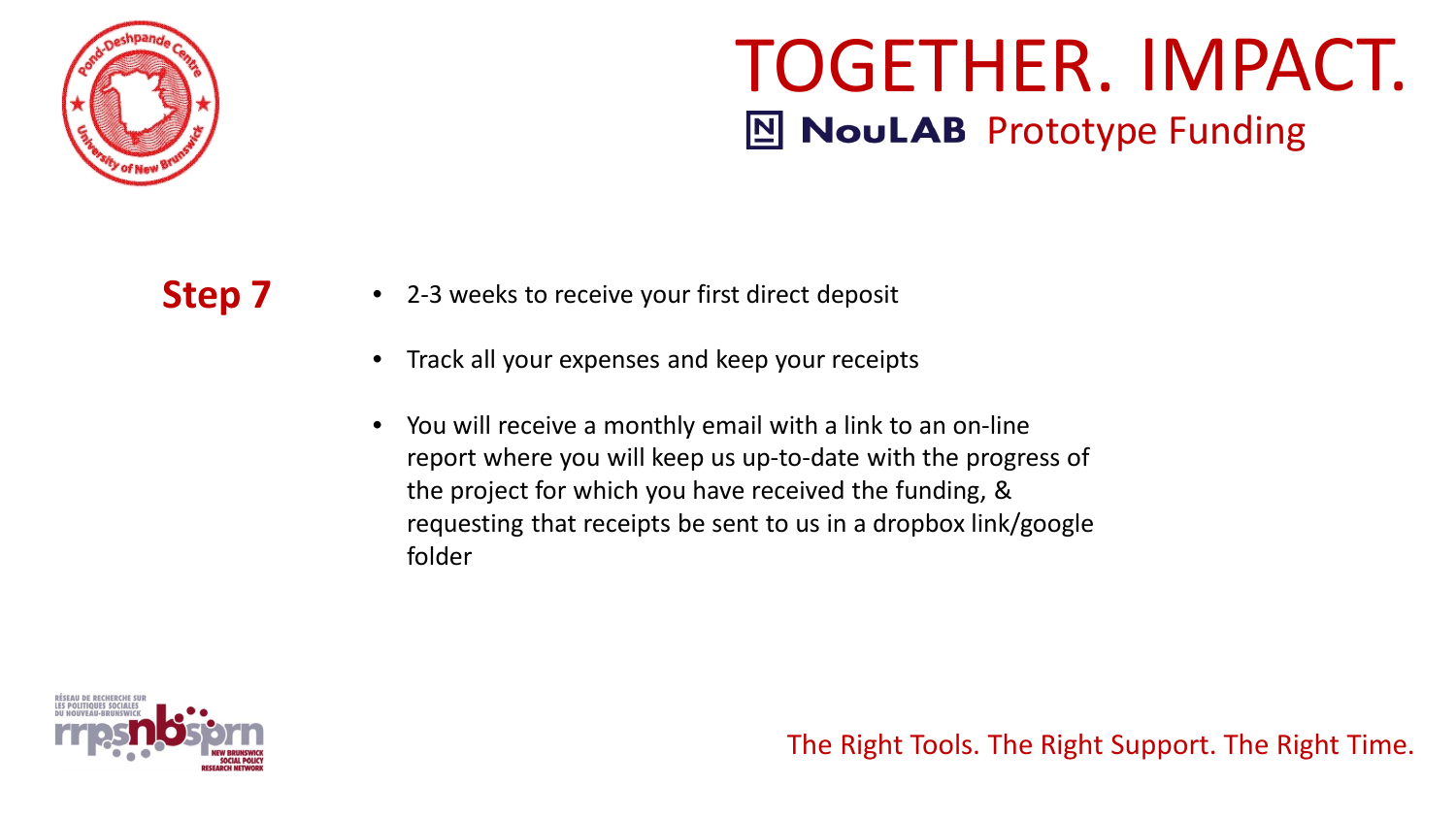

We are here to help:

- Providing support, mentoring, connections
- To answer questions at all stages of the process

"The support I have had from the Pond-Deshpande team is enormous and the networking such a source of inspiration and strength" Jeanne Brideau (NouLAB team on Ageism & Intergenerational Learning)

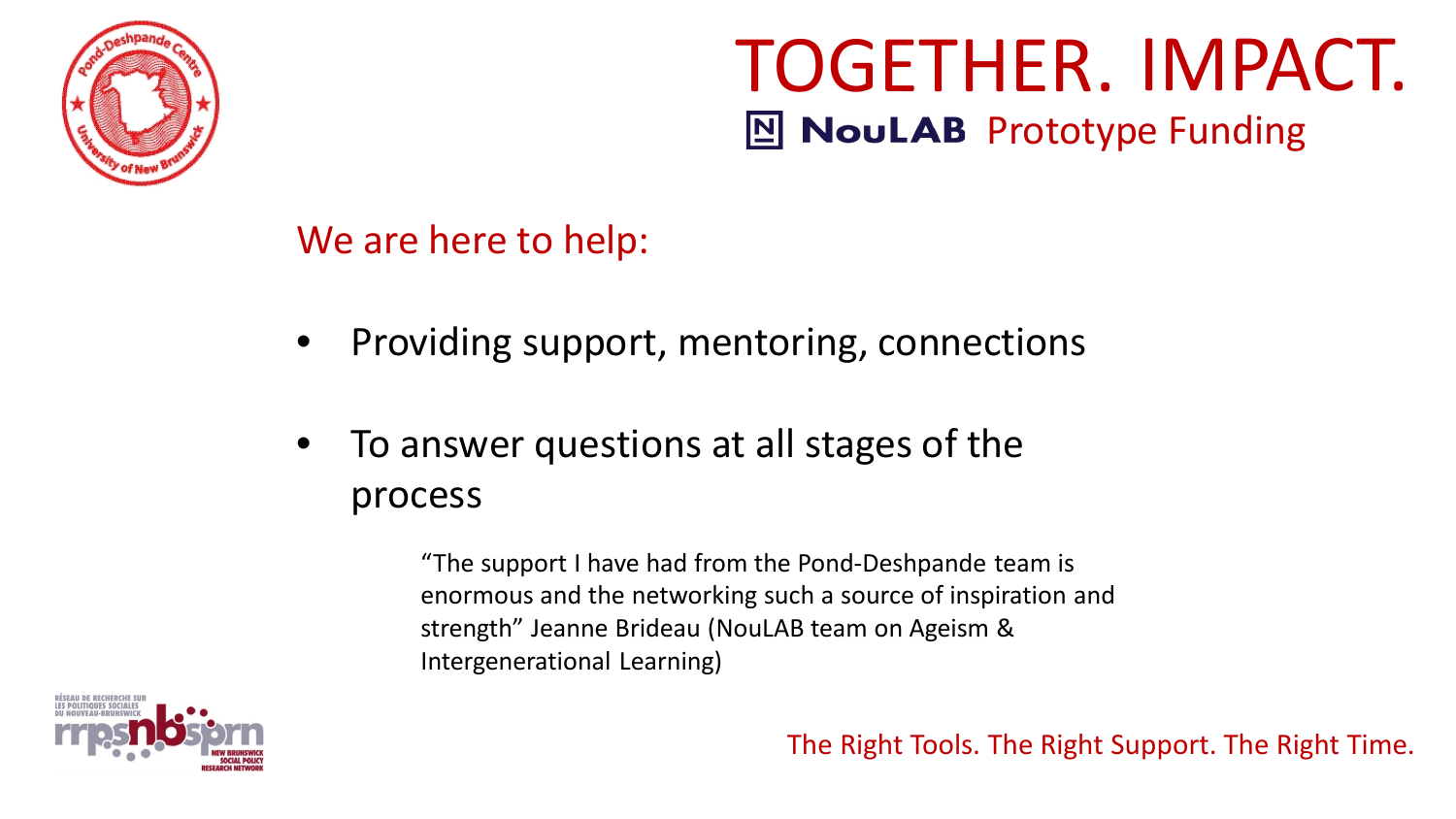

Heather Boyd-Kinnie [innovate@unb.ca](mailto:innovate@unb.ca) 451-6826

NRC Building, Suite 134 46 Dineen Drive